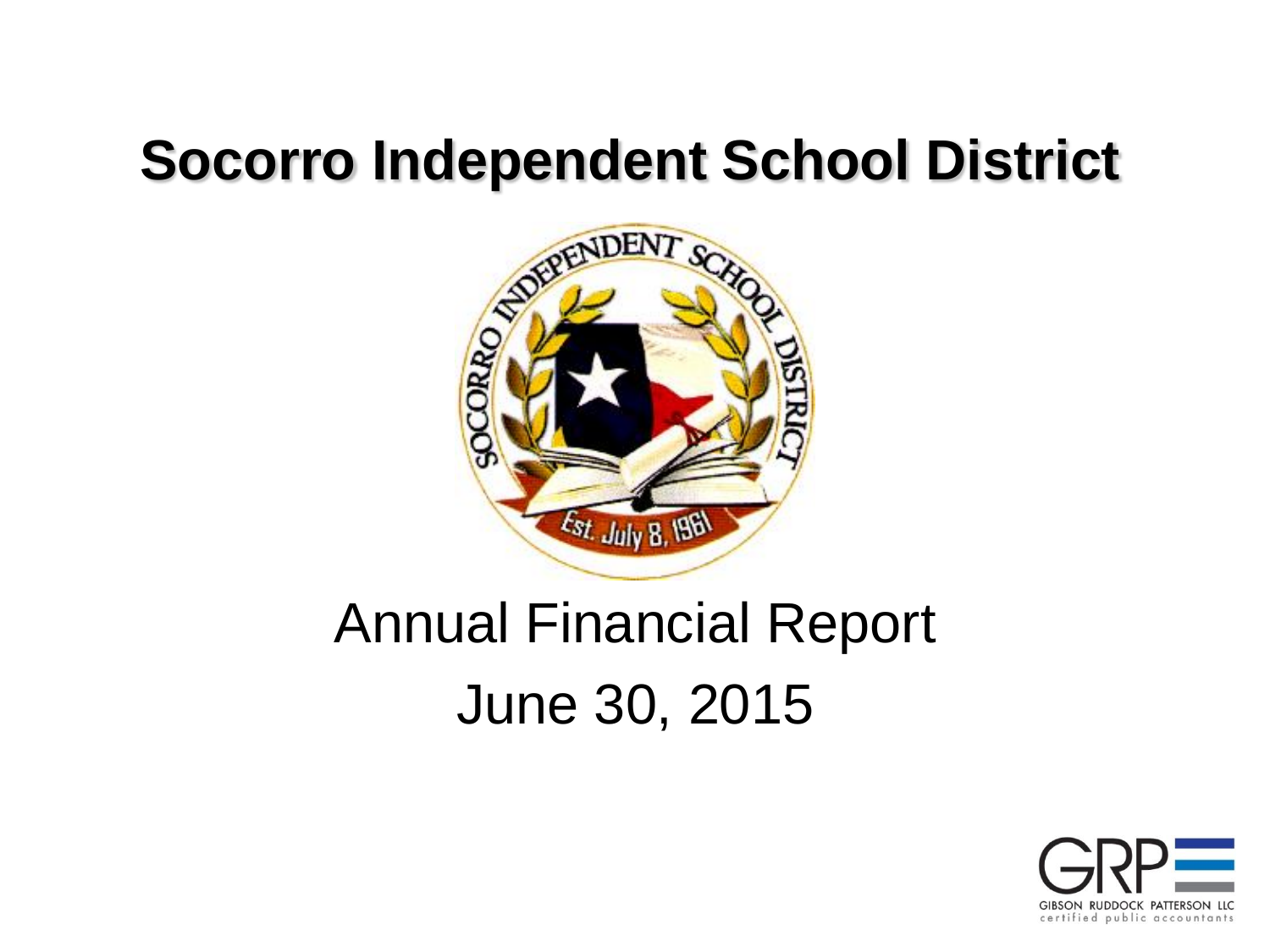# **Socorro Independent School District** Comparison of District Revenue

FIPENDENT SC

Est. July 8, 196

SOCORRO DE



\*Due to the change of fiscal year-end, 2011 represents only ten months of activity.

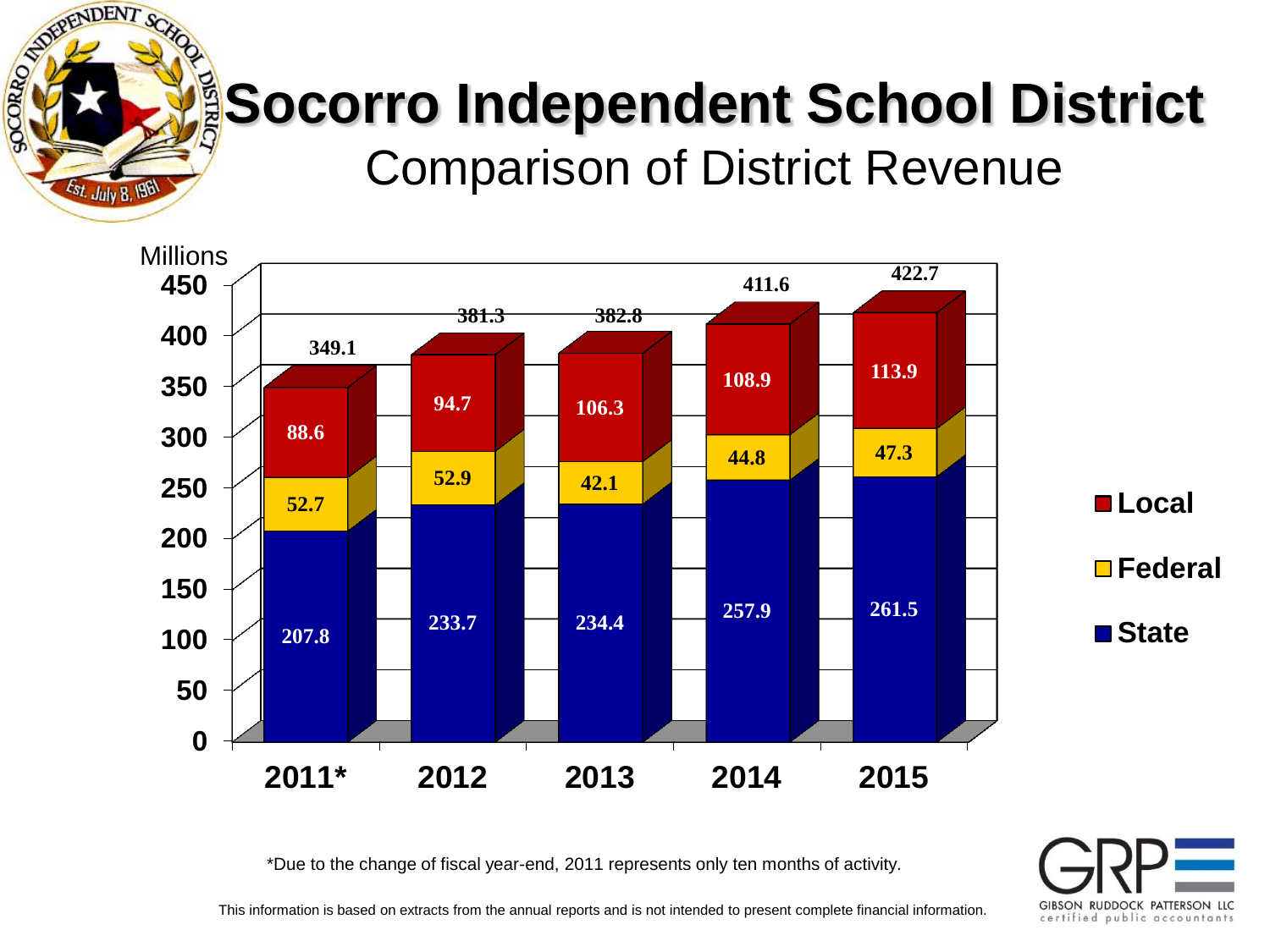

% Comparison of District Revenue



\*Due to the change of fiscal year-end, 2011 represents only ten months of activity.

GIBSON RUDDOCK PATTERSON LLC certified public accountants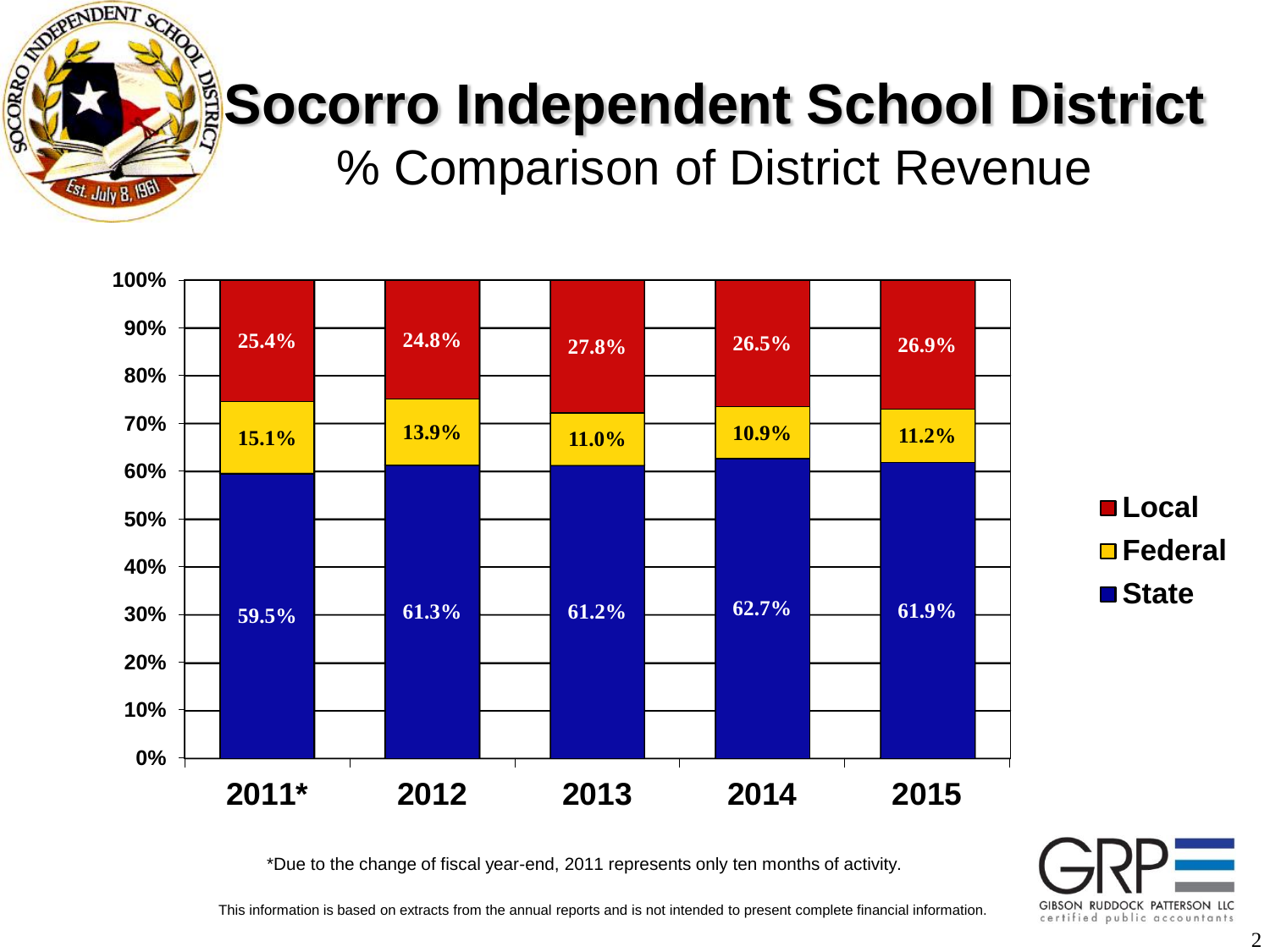

#### **Socorro Independent School District** General Fund Expenditures



GIBSON RUDDOCK PATTERSON LLC certified public accountants

Graph does not include debt service (71) and capital outlay (81), includes instruction from Fund 266. \*Due to the change of fiscal year-end, 2011 represents only ten months of activity.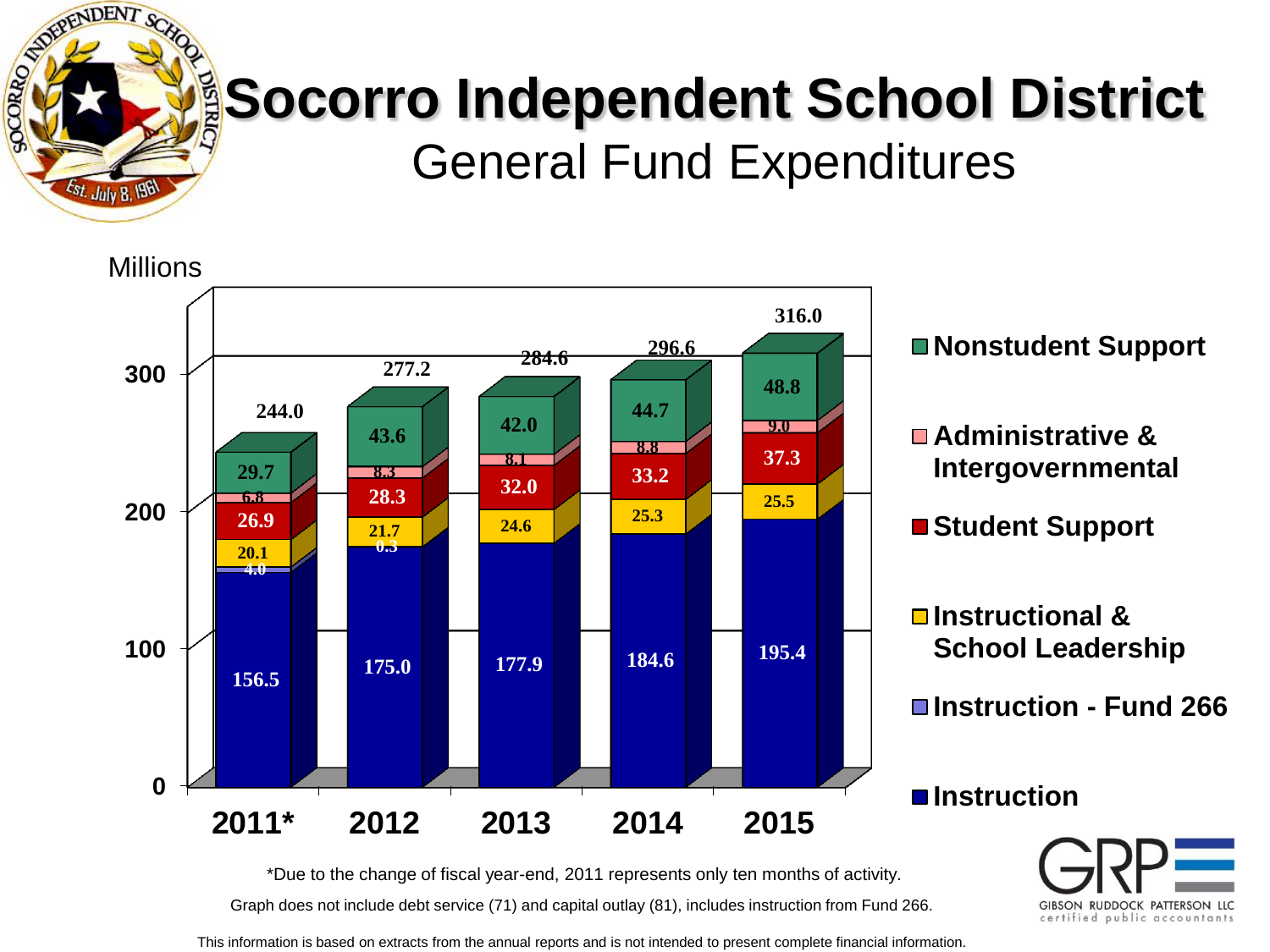**EPENDENT SC** 

Est. July 8, 196

SOCORRO

Breakdown of Each Dollar Spent on 2015 General Fund Expenditures\*





\*Does not include functions 61, 71, and 81.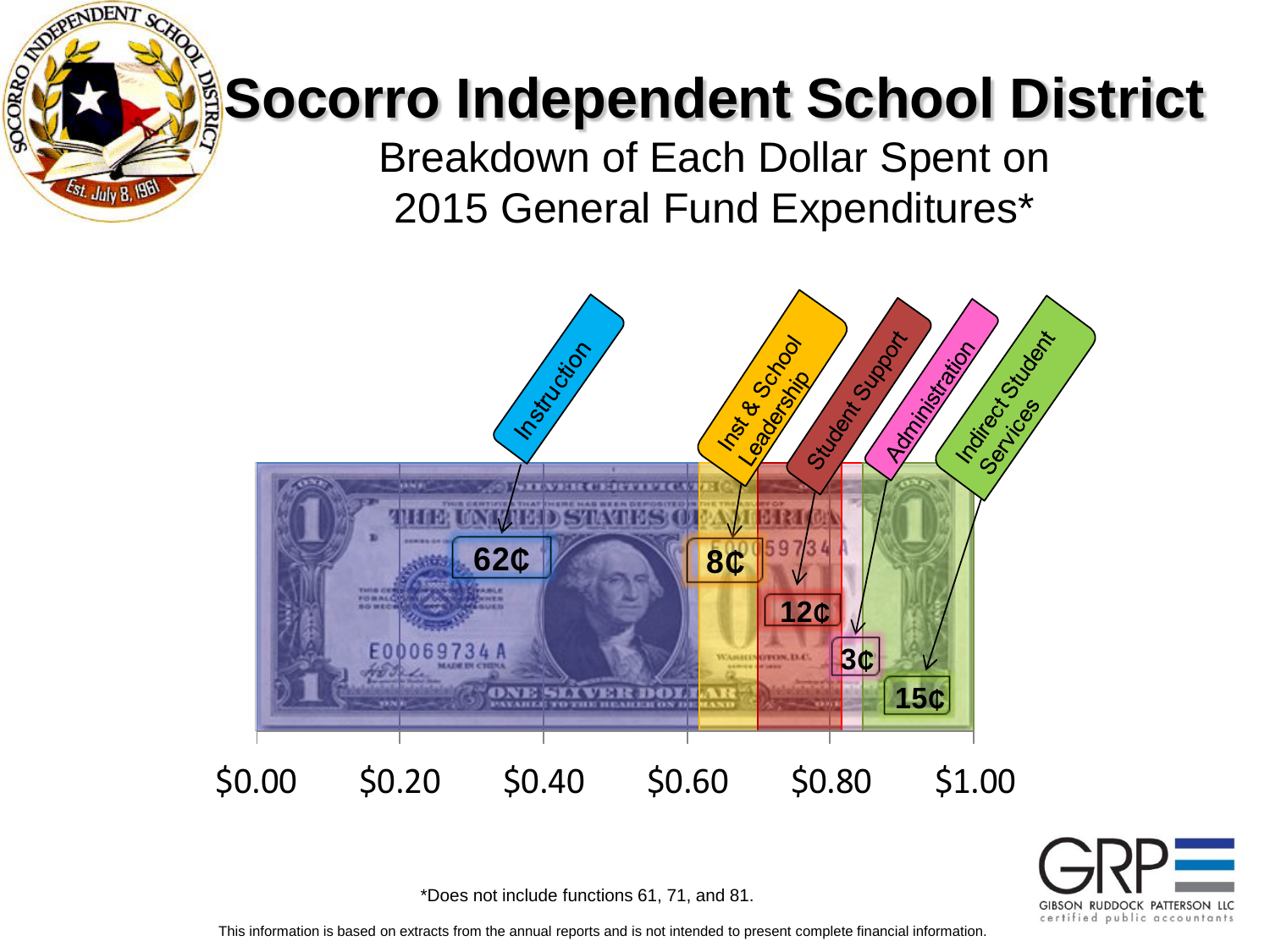

General Fund Per Pupil Expenditures & State Revenue



GIBSON RUDDOCK PATTERSON LLC certified public accountants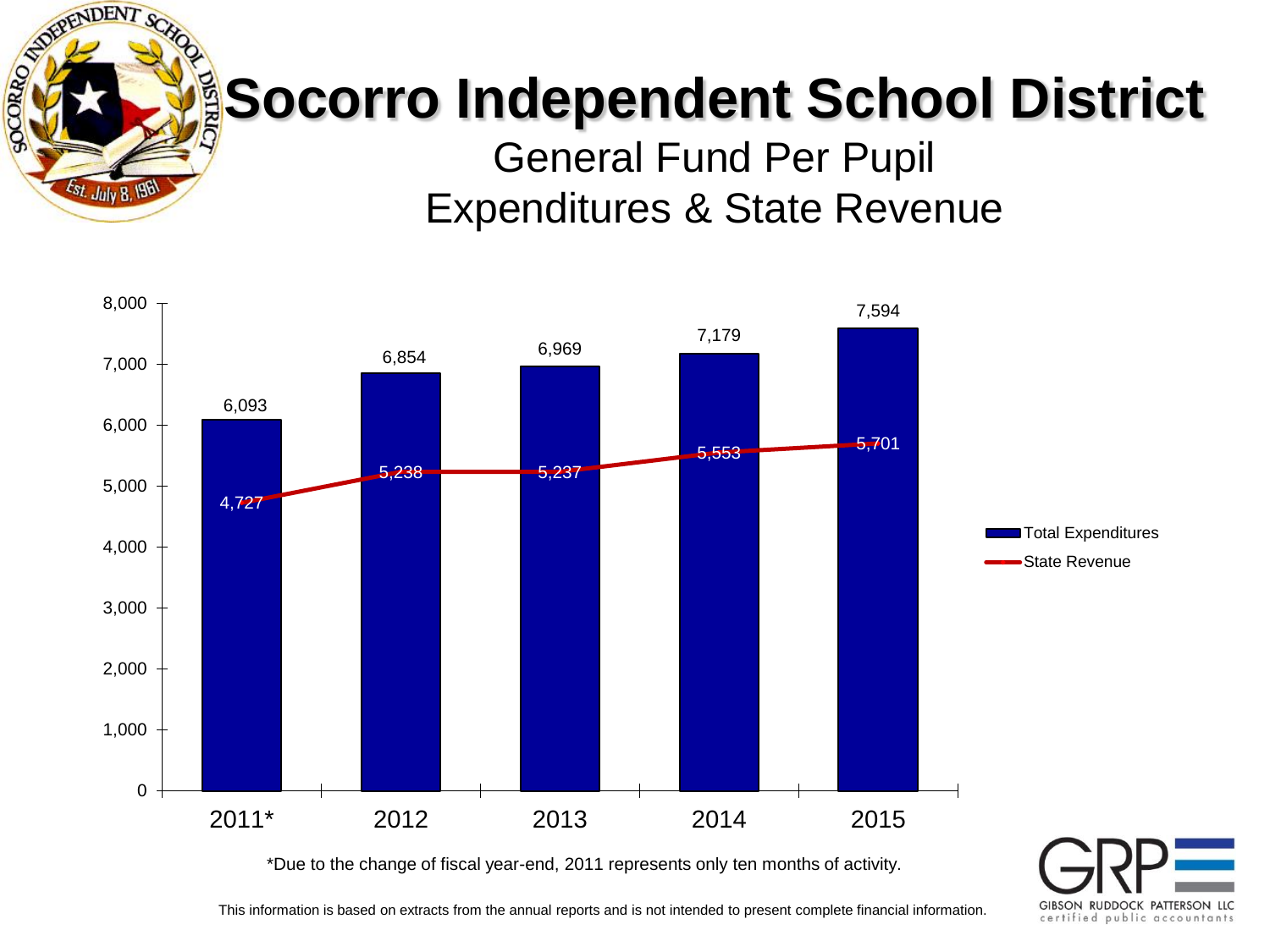

#### **Socorro Independent School District** General Fund Balance



\*Due to the change of fiscal year-end, 2011 represents only ten months of activity.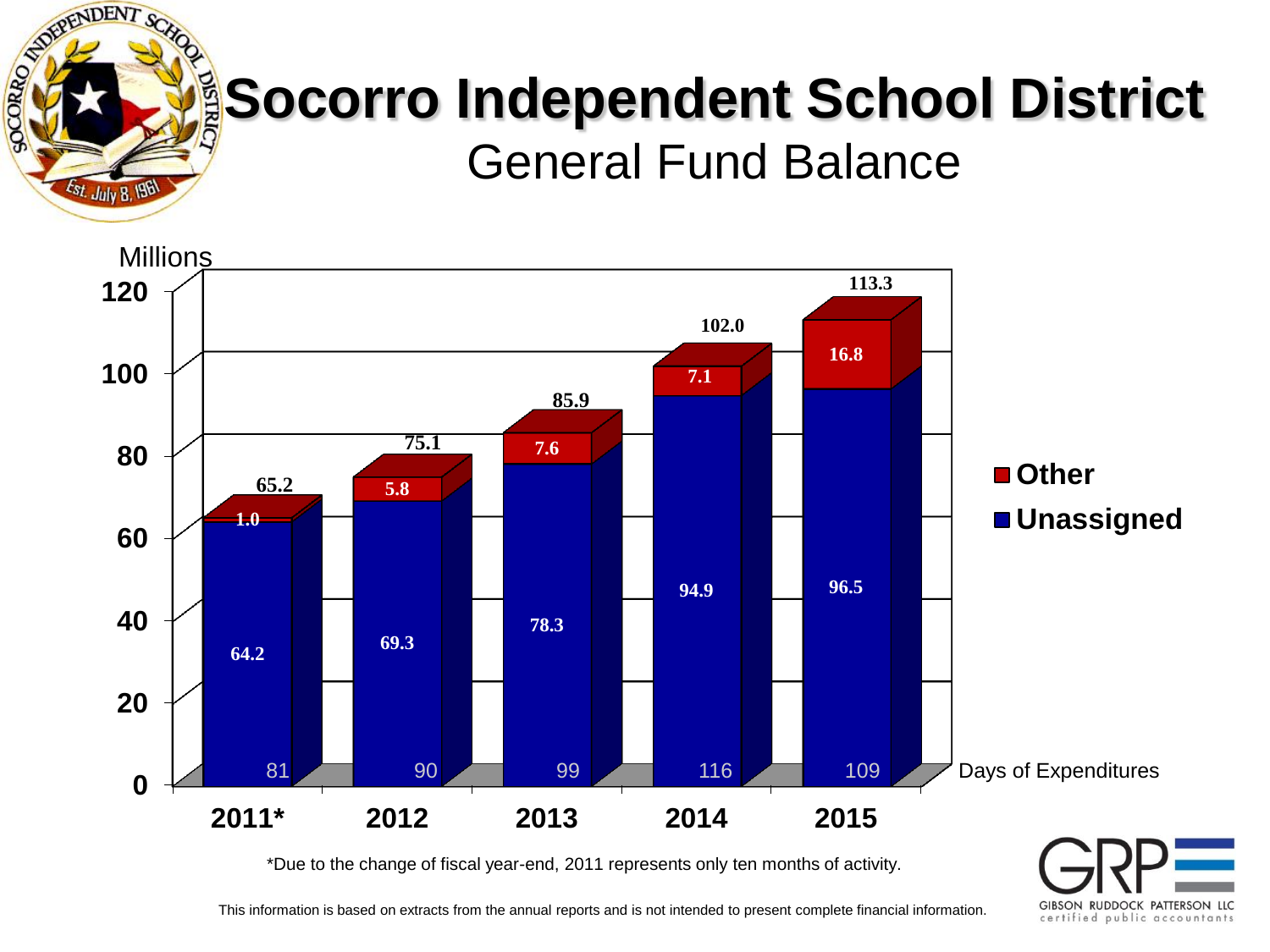

#### **Socorro Independent School District** Refined ADA



\*Due to the change of fiscal year-end, 2011 represents only ten months of activity.

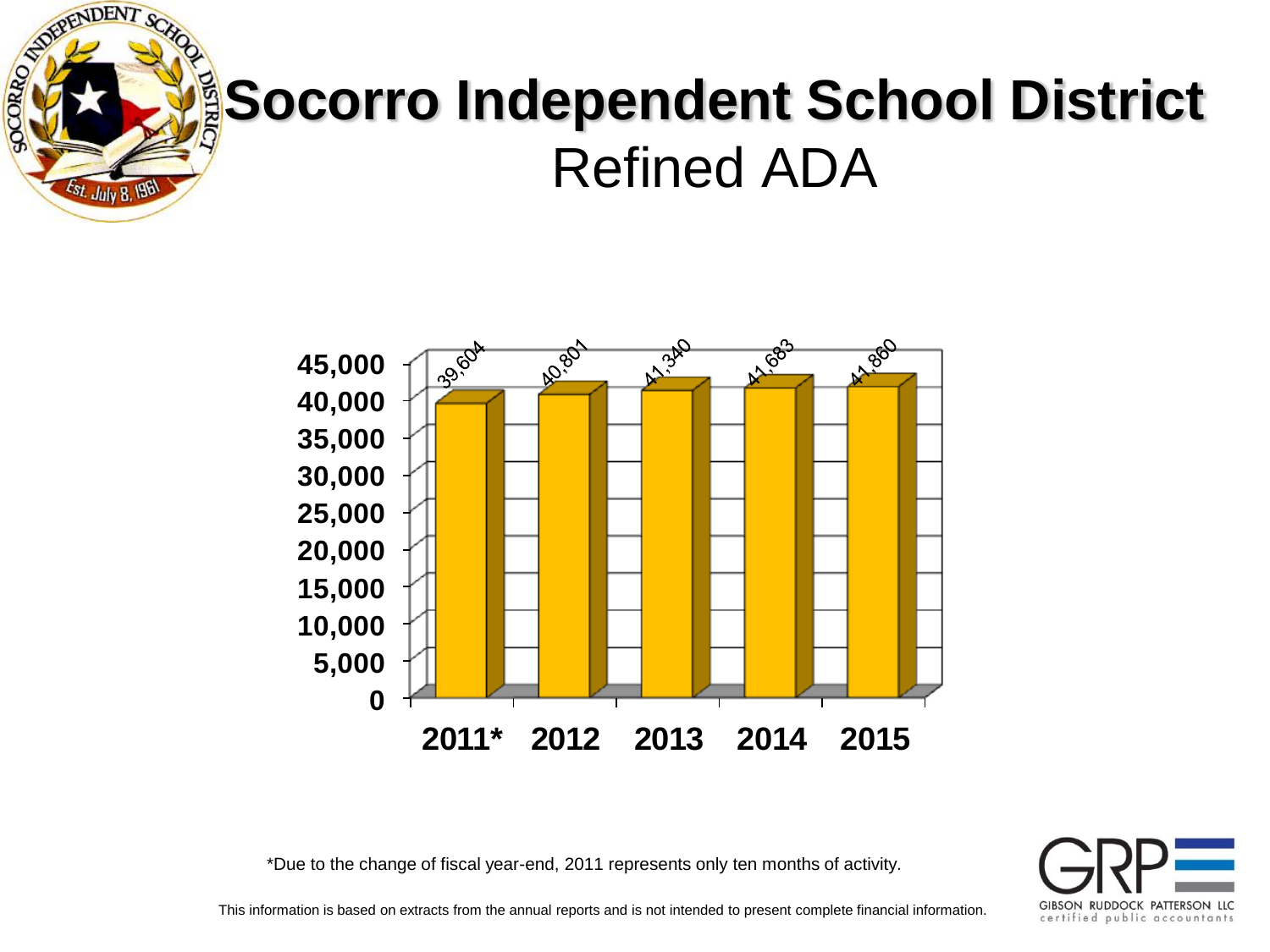

Worker's Compensation Fund



This information is based on extracts from the annual reports, adjusted for prior period adjustments, and is not intended to present complete financial information.

certified public accountants